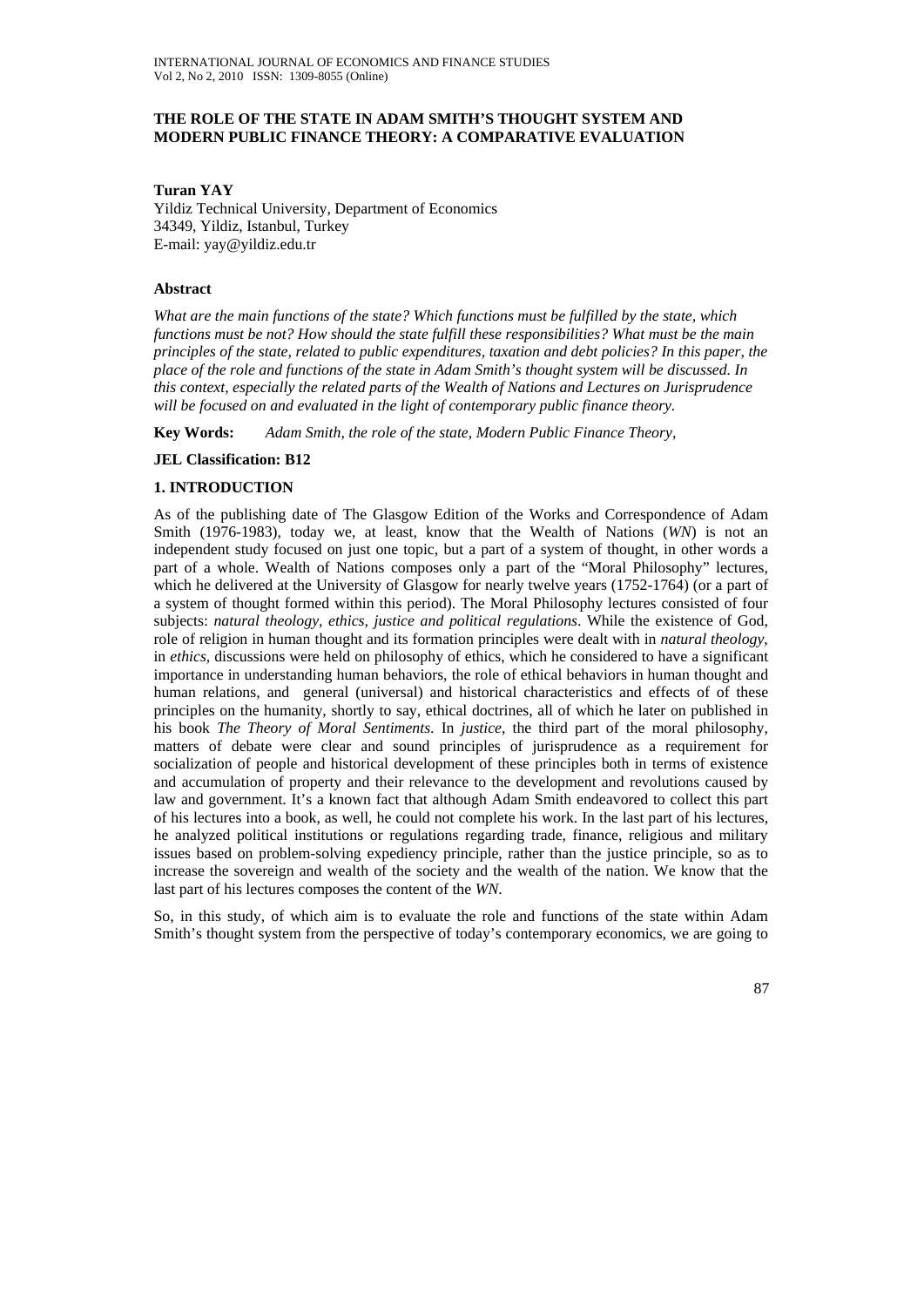take *The Theory of Moral Sentiments* and especially *Lectures on Jurisprudence* into consideration presuming that solely the *WN* would not be sufficient.

Adam Smith discussed the subject of public finance in the last part of the *WN*(1985:15). In this context, when we take a look at the role and functions of the state in Adam Smith's thought system, we come up with the scope of contemporary public economics or its principal titles (public services, public expenditures and economic effects of taxes and borrowing as finance tools of the first two). Moreover, since it's in the last part of the book, economic analysis of the state (public finance) leaves the impression of an external issue to the main political economics (as is in mainstream economics) at first glance. We can specify the hypothesis of this study within this respect: Although the contents are really different from one another, to try to understand the role and functions of the state in the Adam Smith's thought system from the perspective of the *WN* brings Smith closer to the dominant economics in terms of scope. However, addressing this issue pursuant to his three books detracts Adam's conceptual framework from dominant economics (both in terms of the scope of the economy and analysis on the state) and makes it a multidisciplinary research field. For this reason, first of all the scope of Adam Smith's political economy and his opinions on the role and functions of the state will be explained. Then, one step further, the scope of political economy within the Adam Smith's thought system will be addressed.

### **2. THE SCOPE OF POLITICAL ECONOMY, MARKET AND THE STATE**

There are two definitions of political economy in the *WN*. The first one is given just at the beginning of the section, which includes a critical evaluation of the mercantile or commercial and the physiocratic or agricultural systems under the heading "*On Political Economic Systems*": "*Political economy, considered as a branch of the science of a statesman or legislator, proposes (…) to enrich both the people and the sovereign."* (Smith, 1976:557) The second definition, which is shorter than the first one is given in the section, where opinions of physiocrats and Quesnay are discussed (Smith, 1976:903). This definition expresses both the entire expansion of the *WN* and century-old research field of the defined political economy (with the contributions of David Ricardo and Karl Marx): the production and distribution of value.

In our opinion, the first definition is more important in terms of understanding Adam Smith's view regarding the scope of (political) economy and the role of the state within this. Pursuant to this definition, we can come to the following conclusions considering contemporary economics literature:

- First of all, definition of political economy as a branch of the science of a statesman or legislator shows that the state is not excluded from the analysis; on the contrary it was included in the analysis. The state and the market are considered as two natural parts of the analysis. In this subject, while there are ones, who claim that the scope of the political economy should be limited only to the analysis of the market, there are also others, who think that market and political processes should also be included in such analyses. (Two examples are N. Senior and J. Buchanan, respectively).
- On the other hand, when we take into account that in explaining human behavior Adam Smith based his thoughts on a system, which consisted of especially moral philosophy and sociological, judicial and economic aspects, we can point out that Adam Smith's state analysis as a part of the political economy is not in parallel with the approach, in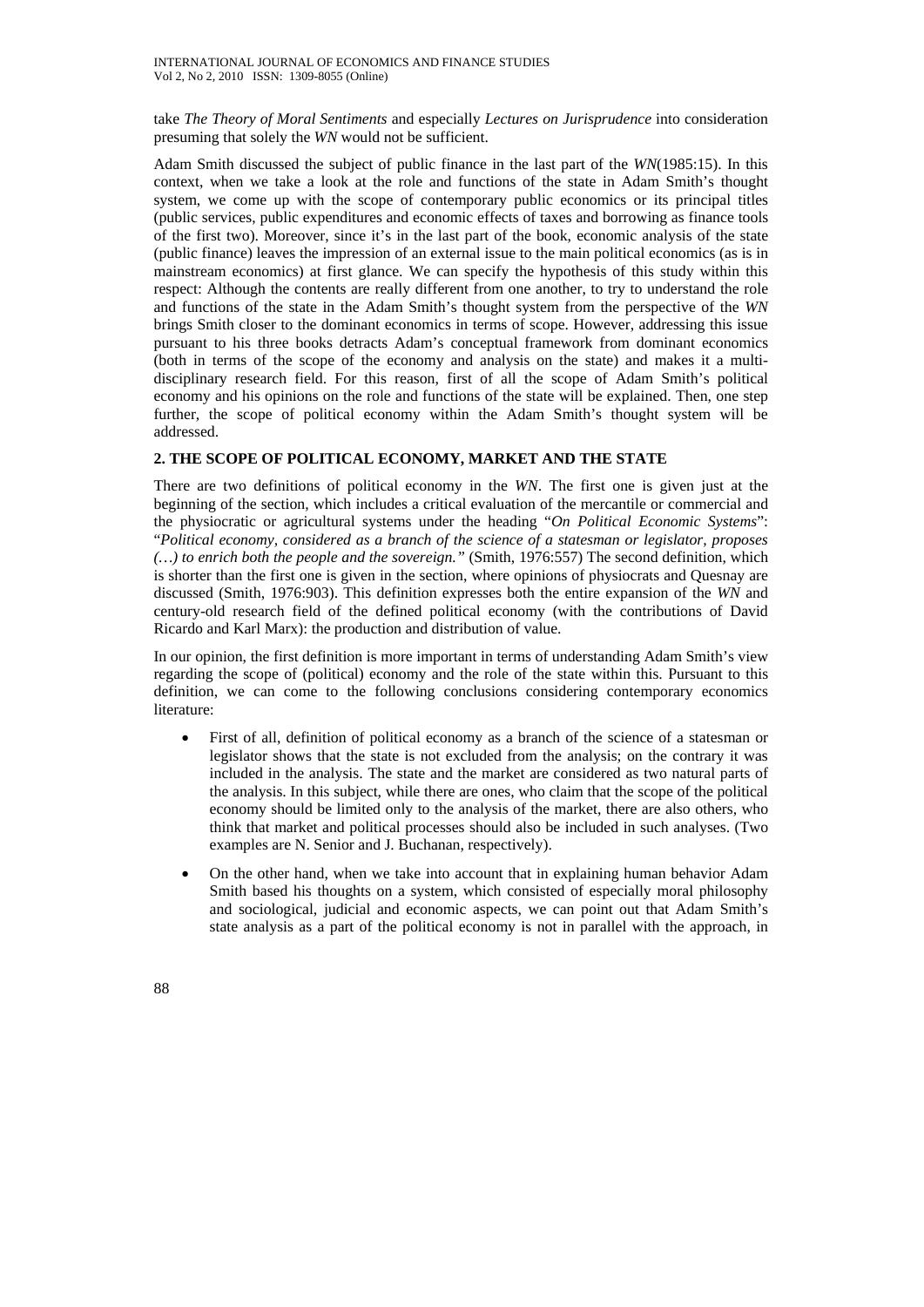which the state is considered "*as a field of application of contemporary mainstream [micro] economics*". In recent years, developments, which support a multidisciplinary framework in state analysis, have increased the importance of A. Smith. (See Little, 2004)

• The fact that Adam Smith built his analyses on a method, which was space and time connected and had historical and institutional aspects, is not in conformity with the "formalist, self-enclosed, body of abstractions" nature of the contemporary dominant economics, and comprises a basis for questioning the methodological framework of the formalist economy and reconsidering the methodological boundaries of the economy. We can say that economists have a lot to learn from Adam Smith with regards to methodological problems of economics.

The second important point to be highlighted is that neither Adam Smith (his thought system) nor the known images of the WN reflect the reality. First of all the WN is not an ideological book. Adam Smith, quite surprisingly discusses strong and weak points of the market and the state as a social institute within the historical development process. For this reason, we think that it would be wrong to label Smith and his book as "*the defender of limited state and laissez faire*" as a cliché even in textbooks (Stiglitz, 1988:7, Rosen, 1999:5-6) or "*the virtue of private market decisions*  without government" (Hillman, 2003:3). It's necessary to note that wrong inferences will be obtained by evaluating Adam Smith's views from the perspective of modern economics (named as absolutist method by the economist Blaug) ignoring their contexts and especially the fact that his approach had an important historical perspective. The followings may be pointed out to show the incoherence between Adam Smith's writings and his image in economics and public opinion:

- While in the *WN* the concepts of self-interest and self-love become prominent, we notice that there are many other important human instincts or feelings such as sympathy, justice, prudence, generosity, gratitude, benevolence, conscience, wonder, surprise and admiration, when we think of the entire corpus of Adam Smith as a thought system aimed at explaining human relations. In this sense, "Das Adam Smith Problem", which is addressed in the concepts of "self-love – sympathy", remains behind. Even if the words "self-love – sympathy" are included in *the Theory of Moral Sentiments,* it's set forth that these words should be considered "*bad to the extent that it hinders general gratitude and not acceptable as any kind of virtue*" (Smith, 2004:358).
- We can put forward that "self-interest and self-love" are never dignified, but criticized in the *WN*. For example, Smith describes the ones, who spend their fortune in things which are consumed immediately or non-durable commodities as *"a base and selfish disposition*" (Smith, 1976, p.464).
- Adam Smith complains not only about the violence and injustice of the political power ruling the society, but also about the impertinent jealousy of merchants and manufacturers, the mean rapacity, the monopolizing spirit of merchants and manufacturers, which has suppressed freedom of trade and legislature.
- Adam Smith goes further and sets forth that colonial policies of the European Nations including the Great Britain have two aspects not to boast of but to be ashamed of: folly and injustice (Smith, 1976:777-778).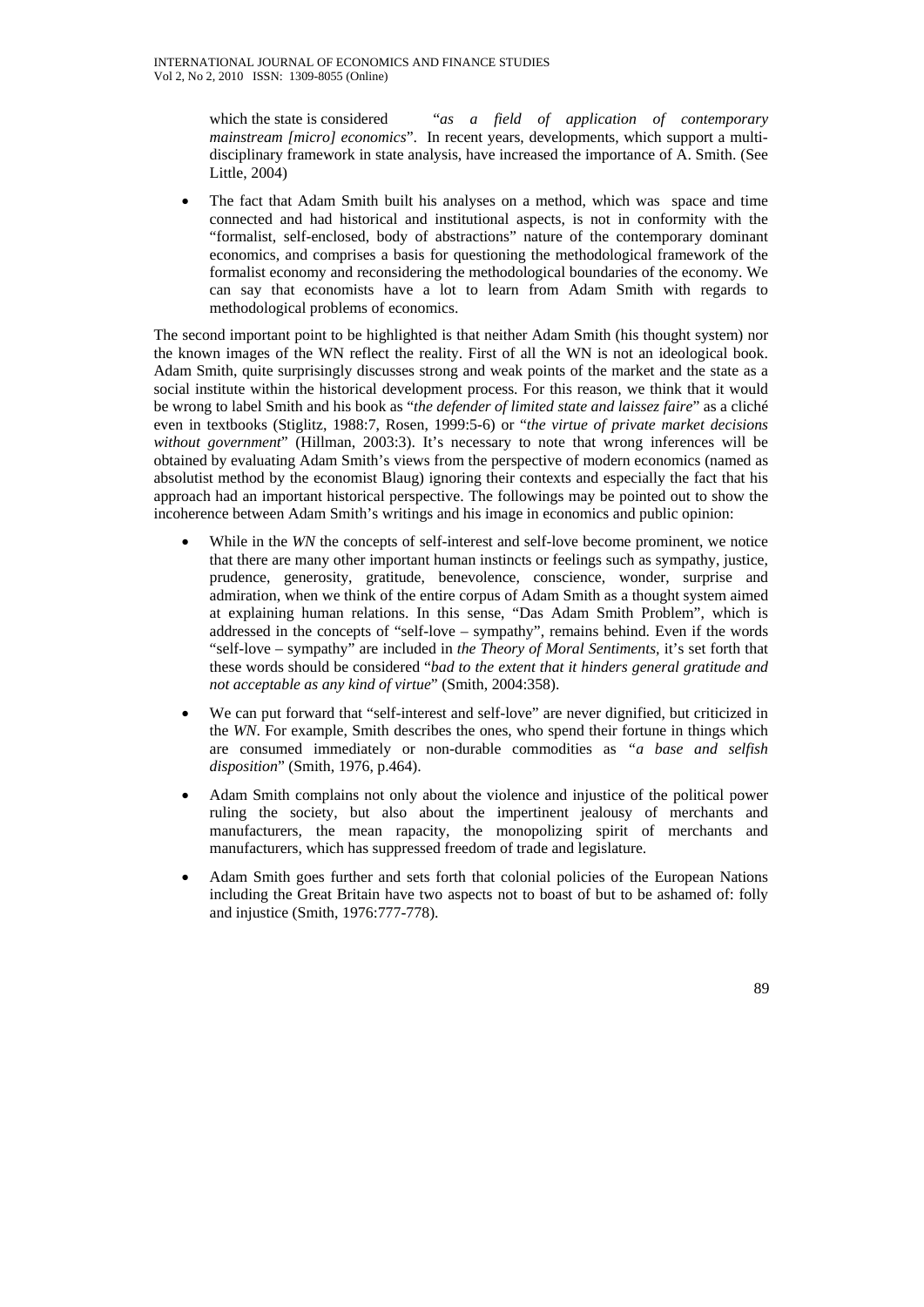Two alternative systems of economic policies, which may be named as a 18<sup>th</sup> century calculation debate in Buchanan (2008) expressions, are discussed in the fourth book of the WN: the mercantilist system, defined as the system based on encouragement and constraints and the free market system defined as the system of natural liberty by Adam Smith. In the second system argued by Smith: *"Every man, as long as he does not violate the laws of justice, is left perfectly free to pursue his own interest his own way, and to bring both his industry and capital into competition with those of any other man, or order of men."* (Smith, 1976:914)

Adam Smith objects to the government intervention in the natural liberty system via various regulations and controls based on the following rationale:

As per the first rationale, the main source of increase in the wealth and employment of the state is the capital of the society: "*No regulation of commerce can increase the quantity of industry in any society beyond what its capital can maintain. It can only divert a part of it into a direction into which it might not otherwise have gone; and it is by no means certain that this artificial direction is likely to be more advantageous to the society than that into which it would have gone of its own accord."* (Smith, 1976:590)

Here we can claim that the phenomenon named as "misdirection of the capital" by Hayek, which may develop as a result of expansionary monetary policy of the state (Hayek,1939:49 and 172) or self-financing of the budget deficit by the state, may come into prominence through commercial regulations.

The famous concept of "*invisible hand*" by Adam Smith is seen two pages after this citation: "…*he intends only his own gain, and he is in this, as in many other cases, led by an invisible hand to promote an end which was no part of his intention. (…) By pursuing his own interest he frequently promotes that of the society more effectually than when he really intends to promote it.* " (Smith, 1976:593-594)

In this sense, the second basis for Adam Smith's objection to the government intervention in economy is the problem of knowledge: *"The sovereign is completely discharged from a duty, in the attempting to perform which he must always be exposed to innumerable delusions, and for the proper performance of which no human wisdom or knowledge could ever be sufficient; the duty of superintending the industry of private people, and of directing it towards the employments most suitable to the interest of the society."* (Smith, 1976:914)

The third rationale is the euphoria of power, as the phrase is, to be observed in statesmen, who have seized the political power, *"The statesman who should attempt to direct private people in*  what manner they ought to employ their capitals would not only load himself with a most *unnecessary attention, but assume an authority which could safely be trusted, not only to no single person, but to no council or senate whatever, and which would nowhere be so dangerous as in the hands of a man who had folly and presumption enough to fancy himself fit to exercise it.."* (Smith, 1976:594)

The fourth one is the public prodigality and misconduct: "Great nations are never impoverished by private, though they sometimes are by public prodigality and misconduct." (Smith, 1976: 454)

Although Adam Smith objects to regulations and limitations, he draws attention to one exception: Banking and Finance Sector(Smith, 1976:430).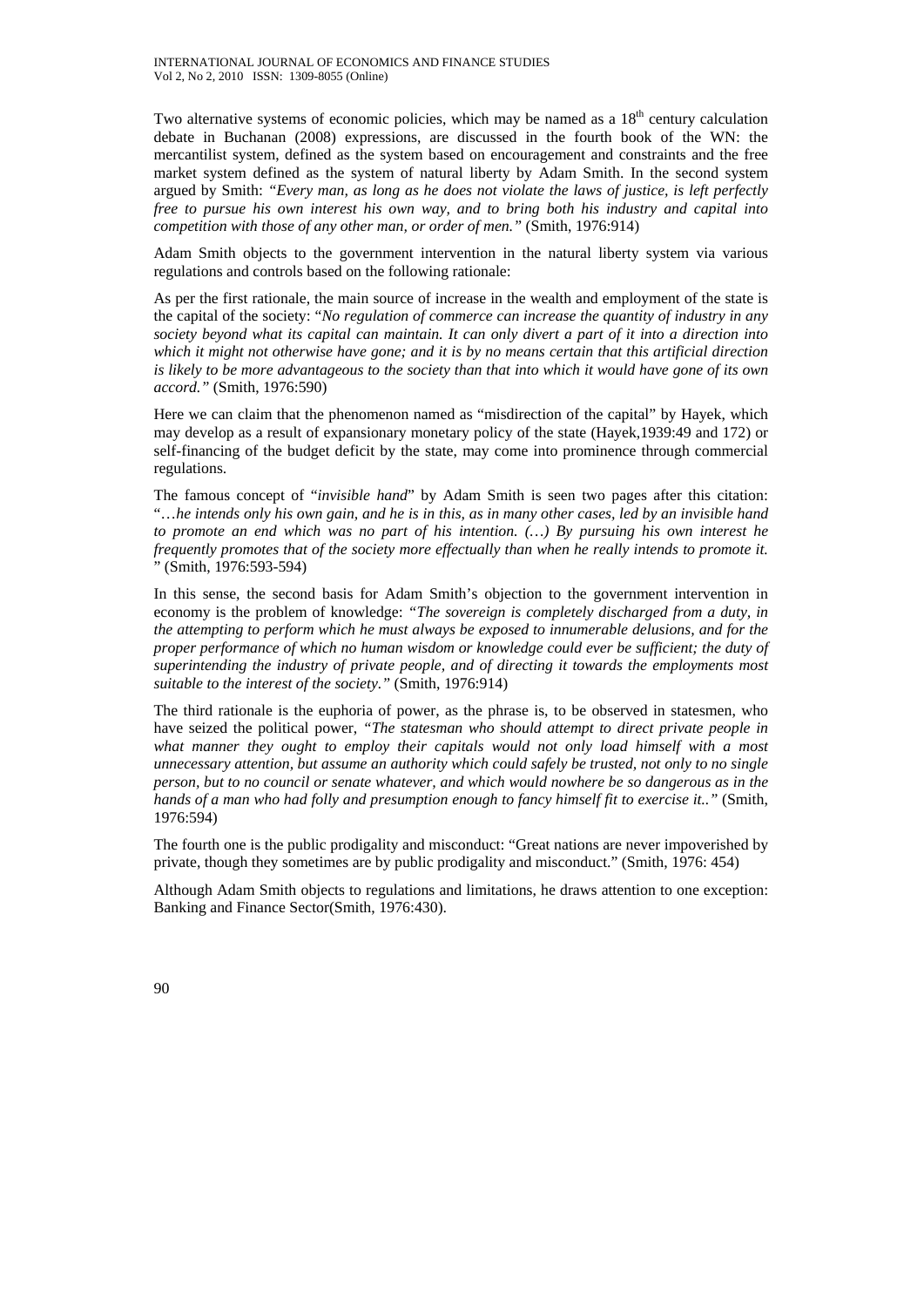#### **3. FUNCTIONS AND FINANCING OF THE STATE: AN EVALUATION**

According to Adam Smith, in the system of natural liberty, the sovereign has only three duties to attend to: defense, justice and infrastructural services. Economist Musgrave (2005:3-5) states that Adam Smith explained how these duties of the state emerged in the historical process and how they were to be conducted; however, he didn't make clear why these works had to be undertaken by the public sector. Even if there is a key concept of publicness for undertaking works such as infrastructure, which cannot be done individually, the concepts of externality and free-rider do not exist in Smith's system.

Adam Smith names 4 main principles regarding taxation, he considers taxes as ordinary and main revenue in financing public services (Smith, 2006:927-930):

- i) Taxes must be related to each tax payer's ability to pay or to the benefits he gets from the state. (equality or equity principle)
- ii) Taxes must be clearly defined and not arbitrary. (certainty principle)
- iii) Taxes must be collected in a reasonably painless way (timing and convenience principle)
- iv) Taxes must have low costs, both in administrative terms and in terms of the inefficiencies they cause the economy. (efficiency principle)

It's argued that in Adam Smith's system, the tax equity is based on the benefit principle (each tax payer pays his tax in proportion to the benefit he has obtained from public services); tax equity may vary depending on the structure of public expenditure and thus this principle should be evaluated as a tax-expenditure policy tool rather than a tax policy tool (Musgrave ve Musgrave, 1989:219). On the other hand, according to the ability to pay principle, another taxation principle that is effective today, citizens contribute to the tax revenue of the public in proportion to their ability to pay; taxation has no relevance with the public expenditure. However, Smith uses the two principles together in the first taxation principles. Taxpayer's tax is determined in proportion to the revenue obtained for the state protection.

In *The Economics of Taxation* by Bernard Salanie (2003), the reflection of taxes in the *WN* is discussed thoroughly; however, it's specified that it's only a supply-oriented analysis and the demand aspect of partial equilibrium analysis is developed by marginalists. Again in Salanie's study we observe that modern public finance literature regarding optimum taxation is based on the aforementioned four taxation principles of Smith; and flexibility principle was added so that taxes were adapted to economic fluctuations like an automatic stabilizator; and clearness principle was added so that the tax payer was provided with the information on who paid the tax in reality (Salanie, 2003:59). Although the trade-off between vertical equity principle, the first principle, and efficiency, the fourth principle, is an important subject of the current taxation theory, today the inefficiencies are meant the distortions of tax (excluding administrative costs) induced in the economy. (Salanie, 2003:60).

Adam Smith concludes with debt, another form of public sector financing: Smith expresses that the state should not have a deficit in the budget except for extraordinary situations (war, natural disasters) and that growing public debt, even if in the form of self-financing, is dangerous for the society. He claims that it's a mercantilist fallacy that the society perceives the payment of the interest of the public debt as "it is the right hand which pays the left" (in other words, as if it were unimportant) and that when time of reimbursement time arrives, taxes will have to be increased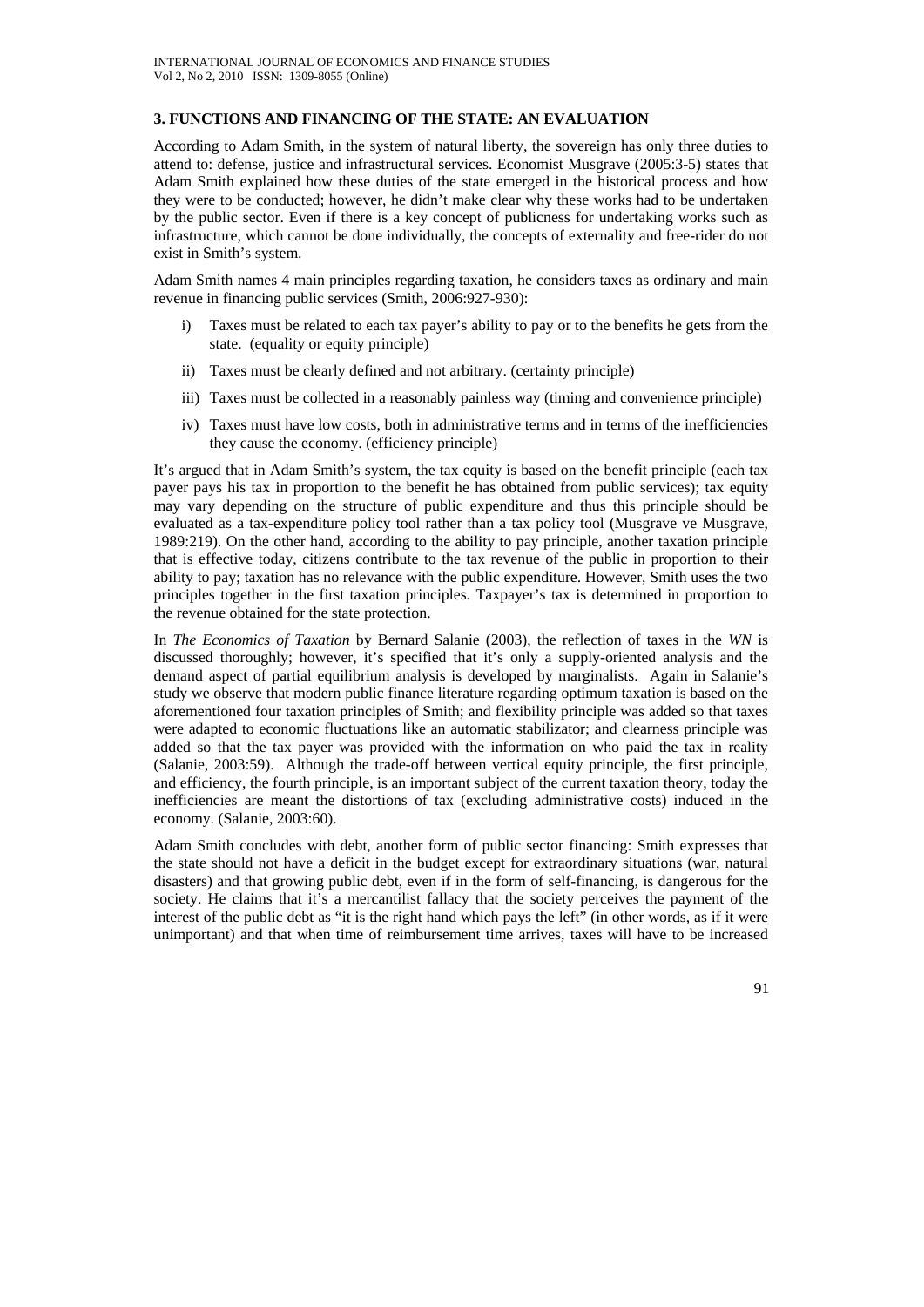and this will have a negative impact on the domestic manufacturers. Public debts (due to the fact they caused the sources to be transferred from efficient private sector to the inefficient public sector) hinder natural fortune and wealth development of the society. Even if taxes somewhat interrupt capital accumulation, citizens can pay a part of their tax debts by cutting their consumptions, the remaining part from their savings. However, since public debts is related with the savings of the private sector, this will have a consequence like directly cutting (in modern saying, crowding out) the investments of the private sector and a shrinkage in the production capacity of the society (See Smith, 1976:1248). Briefly, taxes and debts are not identical as a form of financing public expenditure: Smith is opposed to Ricardian equivalence theorem (Tsoulfidis, 2007). In this sense, if wars were financed with tax increase rather than debts, they would be more speedily concluded (Smith, 1976:1250). We can state that the hypothesis of R. Lucas- N. Wallace (or Unpleasant monetarist arithmetic) is somehow envisaged by saying that the end of growing debts is either bankruptcy or payment by coinage.

# **4. ROLE OF POLITICAL ECONOMY AND STATE IN LECTURES ON JURISPRUDENCE**

Smith argues that jurisprudence "is that scienc**e** which inquires into the general principles which ought to be the foundation of the laws of all nations."  $(...)$  (in short) "Jurisprudence is the theory of the general principles of law and government." (Smith, 1982:397-398)

The four great objects of law are Justice, Police, Revenue and Arms (Smith, 1982:398). Number of pages per aforementioned objects in the lectures dated 1766, which has 130 pages in total, can give us an idea on the importance of each topic: Justice 73, policy 34, revenue 10, arms 2 and law of nations 7 pages.

*Police*, the second section of Lectures on Jurisprudence covers, in general, government policies and regulation activities. Smith collects the content of the concept under three headings: cleanliness, security, and cheapness or plenty (Smith, 1982:486). According the Smith, security, the second object of *police*, is extremely important not only for social peace but also long-term healthy economic relations. Finally the third object of police is to provide cheapness, opulence and plenty for the state. To do this, first of all one has to discuss the meanings of opulence "and plenty" and variables affecting these two concepts. Discussing how to provide cheapness and plenty in meeting the basic needs of human, shows us the role of political economy and the *WN* in the Adam Smith's thought system. Accordingly, addressing public opulence requires discussions of five different topics: First of all, the fundamental pre-requisite for opulence/plenty is the specialization of labor (division of labor) and increasing the workforce in the industry sector. In this sense, firstly the way, in which barter/exchange relation and good prices are established, should be examined. The second important topic is the importance of money as a standard of value and an exchange tool. Third topic is the factors, which result in a slow increase of wealth or prevent it from improving, in the context of industry and agriculture sectors. The fourth topic is determining negative effects of taxes, state revenue and various commercial laws on the wealth. And lastly the fifth object is advantages and disadvantages of trade and natural solutions for its disadvantages (Smith, 1982:353 and 494).

## **5. CONCLUSION**

Although it has been 250 years since *The Theory of Moral Sentiments* was published, and 233 years since *The Wealth of Nations* was published, Adam Smith maintains his importance for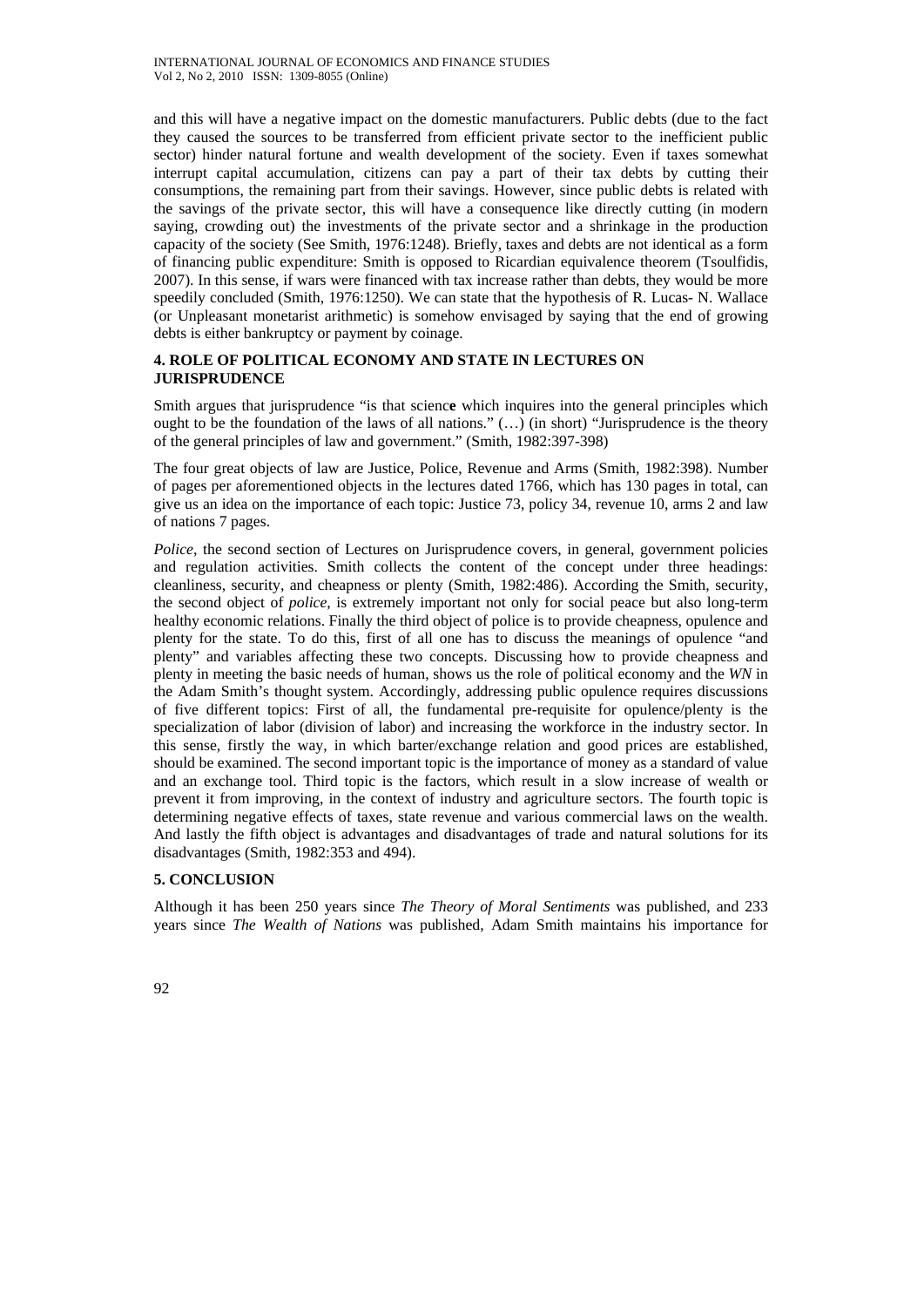economists. The reason for that lies behind the fact that he was able to develop a thought system, in which he approached relations of human, as a social being, from nearly all perspectives. In this sense, we can neither explain how the civilization can follow a sustainable development trend only with the criterion "efficiency", nor can we evaluate it decently within the scope of contemporary main-stream economics, which is based on this concept to a large extent. Social structure should, without doubt, create production and revenue; as the phrase is, "economic wheels" should be circled. However, the sustainability of social structures depends on development of certain institution, rules or feelings related with justice and ethics. In short, societies should be fair so much as they are efficient; and ethic so much as they are fair. So long as an individual can find these elements, which are the fundamental abettors of life, in the society, he is a part of, and then the sustainability of the society will also increase. In recent years, when economists have become more interested in ethics and political philosophy, Adam Smith is still an important source for economists, who do not consider the analysis of individual-state relations based on theoretical framework of economics, which has changed into being *a-politic, a-moral* and *a-historical*, to be sufficient.

#### **BIBLIOGRAPHY**

Buchanan, James M. (2008), "Let Us Understand Adam Smith", *Journal of the History of Economic Thought*, Vol 30, No.1, pp. 21-28

Hayek, Freidrich A. (1939), Prices, Interest and Investment. Great Britain: George Routledge and Sons Ltd.

Hillman, Arye L. (2003), Public Finance and Public Policy, Cambridge: Cambridge University Press

Little, Ian Malcolm David (2004), Ethics, Economics and Politics: Principles of Public Policy, Oxford University Press

Musgrave, Richard and Peggy B. Musgrave (1989), Public Finance in Theory and Practice, Fifth ed. McGraw-Hill International Editions

Musgrave, Richard A. (2005), "A Brief History of Fiscal Doctrine", (in: Alan Auerbach and Martin Feldstein (edts.). Handbook of Public Economics Volume I. Fifth Impresssion, Elsevier: Amsterdam, s. 1-59

Rosen, Harvey S. (1999), Public Finance, Fifth Edition, McGraw Hill Int. Editions

Salanie, Bernard (2003), The Economics of Taxation*,* Cambridge Massachusetts, London: The MIT Press

Smith, Adam (1776), An Inquiry into the Nature and Causes of The Wealth of Nations. Edited by Edwin Cannan.

Smith, Adam (1982), Lectures on Jurisprudence, Edited by R. L. Meek, D.D. Raphael and P.G. Stein, Indianapolis: Liberty Fund:

Smith, Adam (2004), The Theory of Moral Sentiments, Edited by Knut Haakonssen, Cambridge University Press

Soulfidis, Lefteris (2007), "Classical Economists and Public Debt", *International Review of Economics.* Vol:54, pp.1-12